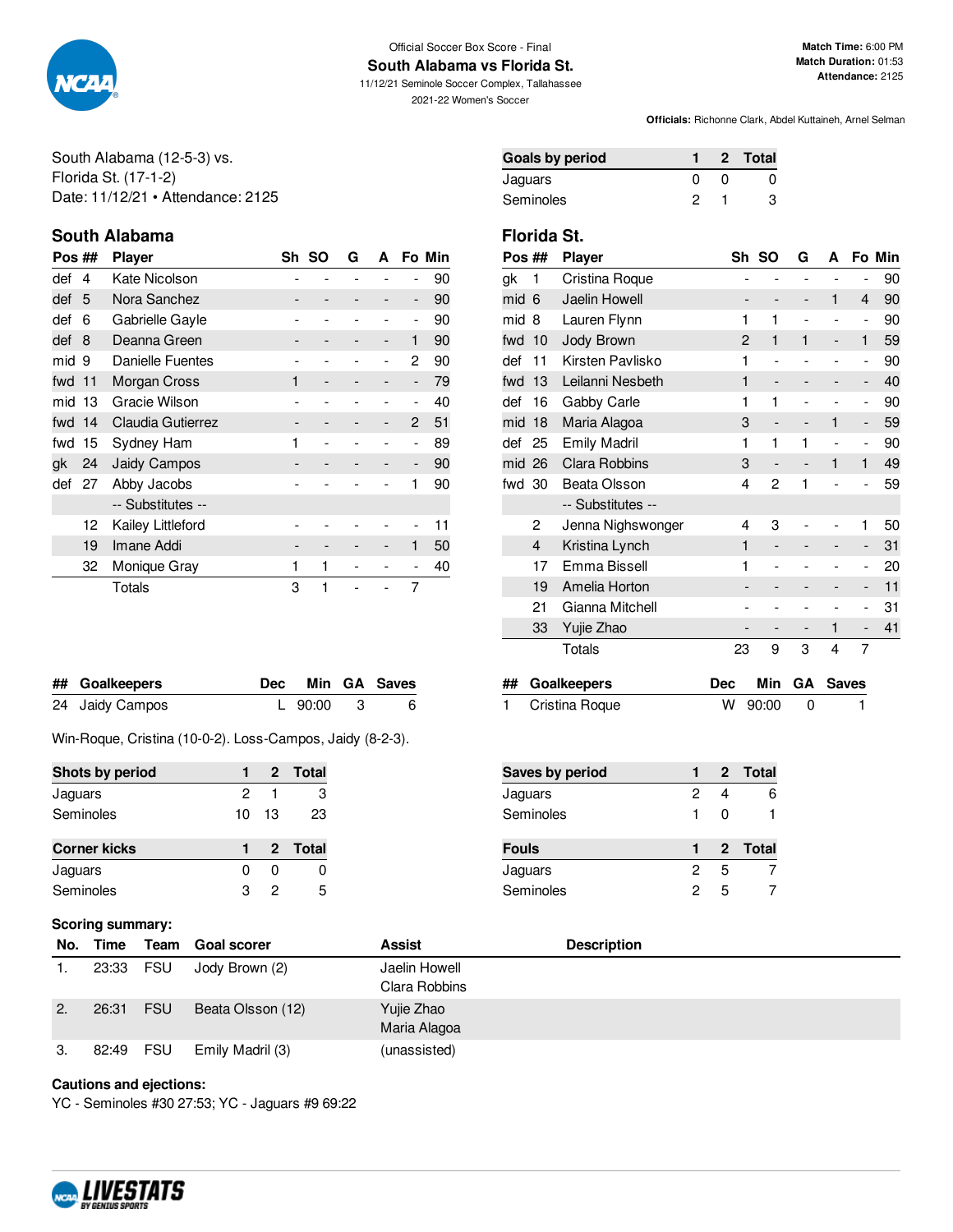

2021-22 Women's Soccer

**Match Time:** 6:00 PM **Match Duration:** 01:53 **Attendance:** 2125

**Officials:** Richonne Clark, Abdel Kuttaineh, Arnel Selman

Stadium: Seminole Soccer Complex Officials: Referee: Richonne Clark; Asst. Referee: Abdel Kuttaineh; Alt. Official: Arnel Selman; Offsides: South Alabama 0, Florida St. 4.



|     |     |     |    | з   | TOTAL SHOTS            | 23  |     |     |     |    |
|-----|-----|-----|----|-----|------------------------|-----|-----|-----|-----|----|
|     |     |     |    |     | <b>SHOTS ON TARGET</b> | 9   |     |     |     |    |
|     |     |     |    |     | <b>SAVES</b>           |     |     |     |     |    |
|     |     |     |    |     | <b>CORNERS</b>         | 5   |     |     |     |    |
| 29% | 42% | 21% | 8% |     | <b>OFFSIDES</b>        |     | 28% | 45% | 22% | 5% |
|     |     |     |    |     | YELLOW CARDS           |     |     |     |     |    |
|     |     |     |    |     | <b>RED CARDS</b>       |     |     |     |     |    |
|     |     |     |    | 26% | POSSESSION TOTAL       | 74% |     |     |     |    |
|     |     |     |    |     |                        |     |     |     |     |    |



**Attacking Direction**

Official's signature

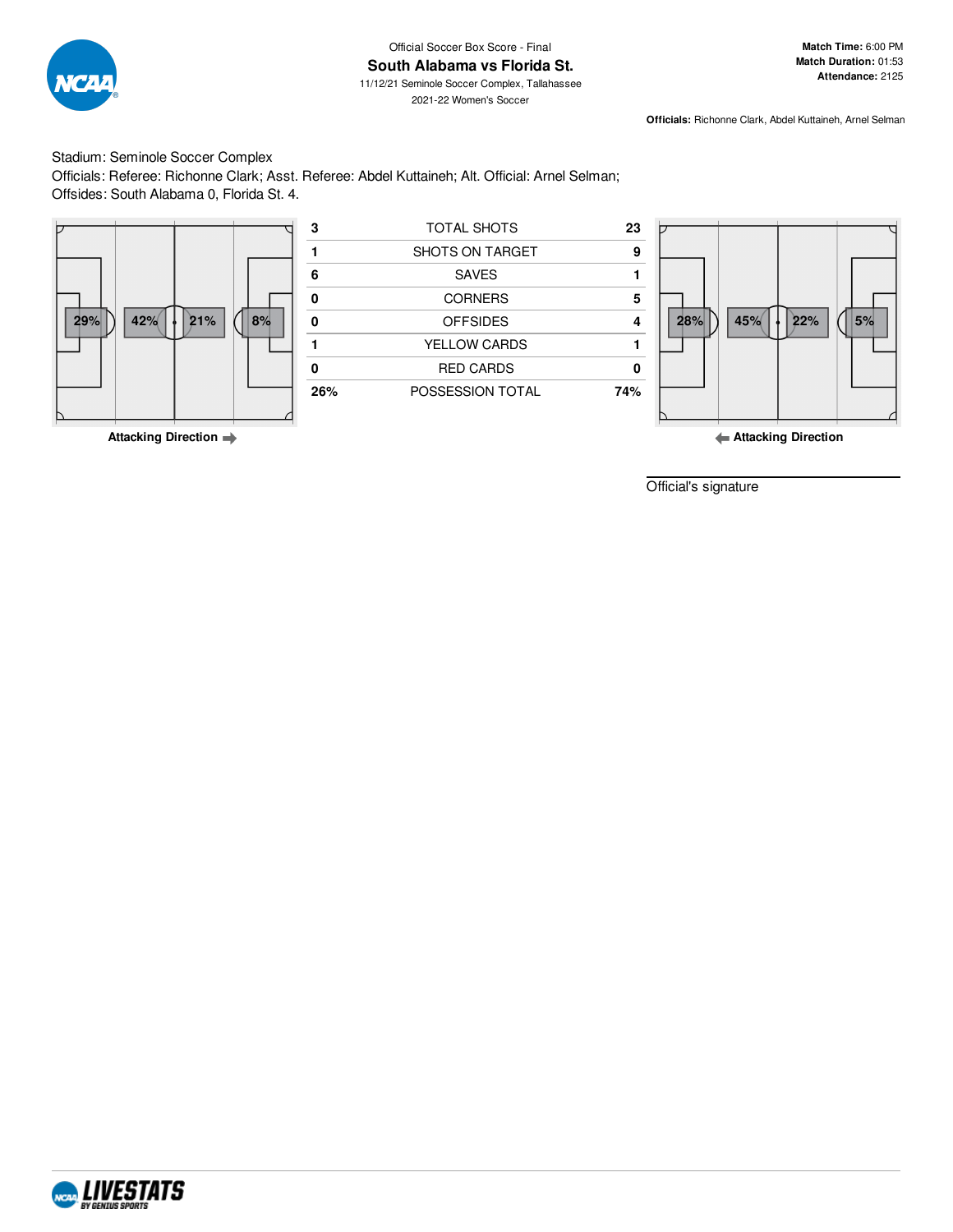

|            |    | SOUIN ARDANIA SIATIETS. |
|------------|----|-------------------------|
| GK         | 24 | Campos, Jaidy           |
| <b>DEF</b> | 4  | Nicolson, Kate          |
| DEF        | 5  | Sanchez, Nora           |
| <b>DEF</b> | 6  | Gayle, Gabrielle        |
| DEF        | 8  | Green, Deanna           |
| MID        | 9  | Fuentes, Danielle       |
| <b>FWD</b> | 11 | Cross, Morgan           |
| MID        | 13 | Wilson, Gracie          |
| FWD        | 14 | Gutierrez, Claudia      |

FWD 15 Ham, Sydney DEF 27 Jacobs, Abby

| GK         | 1  | Roque, Cristina   |
|------------|----|-------------------|
| MID        | 6  | Howell, Jaelin    |
| MID        | 8  | Flynn, Lauren     |
| <b>FWD</b> | 10 | Brown, Jody       |
| DEF        | 11 | Pavlisko, Kirsten |
| <b>FWD</b> | 13 | Nesbeth, Leilanni |
| DEF        | 16 | Carle, Gabby      |
| MID        | 18 | Alagoa, Maria     |
| DEF        | 25 | Madril, Emily     |
| MID        | 26 | Robbins, Clara    |
| FWD        | 30 | Olsson. Beata     |

**Florida St. Starters:**

- 00:00 Campos, Jaidy at goalie for South Alabama.
- 00:00 Roque, Cristina at goalie for Florida St..
- 01:08 Offside against Florida St..
- 02:56 Corner kick by Seminoles [02:56].
- 03:30 Shot by Seminoles Olsson, Beata, SAVE Campos, Jaidy.
- 07:38 Shot by Seminoles Alagoa, Maria WIDE RIGHT.
- 07:52 Corner kick by Seminoles [07:52].
- 09:26 Shot by Seminoles Alagoa, Maria BLOCKED.
- 09:33 Corner kick by Seminoles [09:33].
- 11:30 Shot by Seminoles Robbins, Clara BLOCKED.
- 18:19 Shot by Seminoles Brown, Jody BLOCKED.
- 20:03 Foul on Florida St..
- 21:25 Foul on Florida St..
- 21:59 Foul on South Alabama.
- 23:33 GOAL by Seminoles Brown, Jody (FIRST GOAL), Assist by Howell, Jaelin, Robbins, Clara, goal number 2 for season.

# **SOUTH ALABAMA 0, FLORIDA ST. 1**

- 23:33 Seminoles substitution: Nighswonger, Jenna for Nesbeth, Leilanni.
- 23:33 Seminoles substitution: Zhao, Yujie for Robbins, Clara.
- 23:33 Jaguars substitution: Addi, Imane for Wilson, Gracie.
- 26:31 GOAL by Seminoles Olsson, Beata, Assist by Zhao, Yujie, Alagoa, Maria, goal number 12 for season.

# **SOUTH ALABAMA 0, FLORIDA ST. 2**

- 27:53 Yellow card on Seminoles Olsson, Beata.
- 28:00 Shot by Seminoles Olsson, Beata BLOCKED.
- 33:25 Seminoles substitution: Mitchell, Gianna for Brown, Jody.
- 33:25 Seminoles substitution: Horton, Amelia for Alagoa, Maria.
- 33:25 Seminoles substitution: Lynch, Kristina for Olsson, Beata.
- 33:25 Jaguars substitution: Gray, Monique for Cross, Morgan.

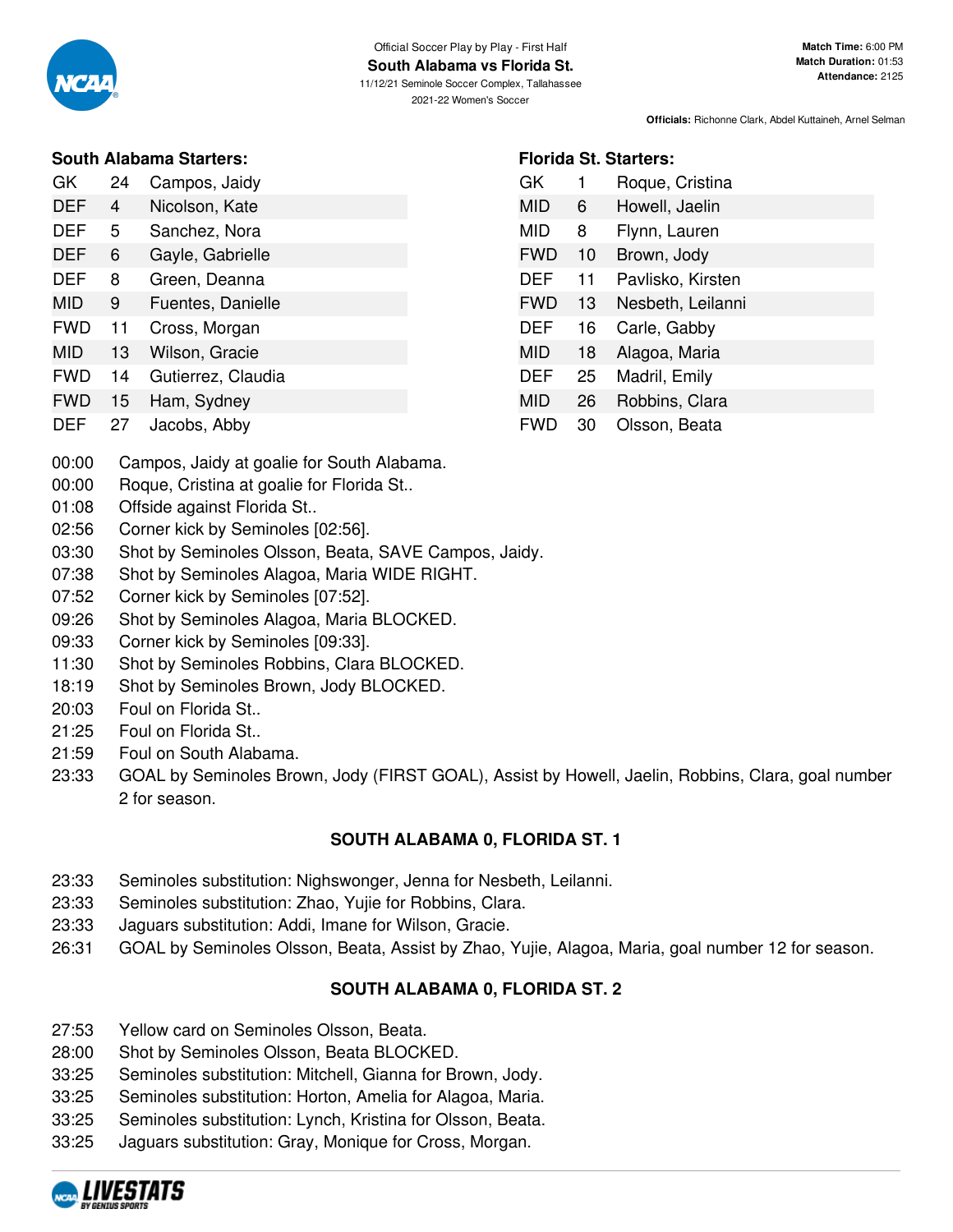

- 33:29 Shot by Seminoles Nighswonger, Jenna WIDE LEFT.
- 34:40 Jaguars substitution: Littleford, Kailey for Gutierrez, Claudia.
- 37:40 Shot by Jaguars Gray, Monique, SAVE Roque, Cristina.
- 38:12 Shot by Jaguars Ham, Sydney WIDE LEFT.
- 41:14 Foul on South Alabama.
- 41:59 Shot by Seminoles Nighswonger, Jenna, SAVE Campos, Jaidy.
- 43:48 Offside against Florida St..
- 45:00 End of period [45:00].

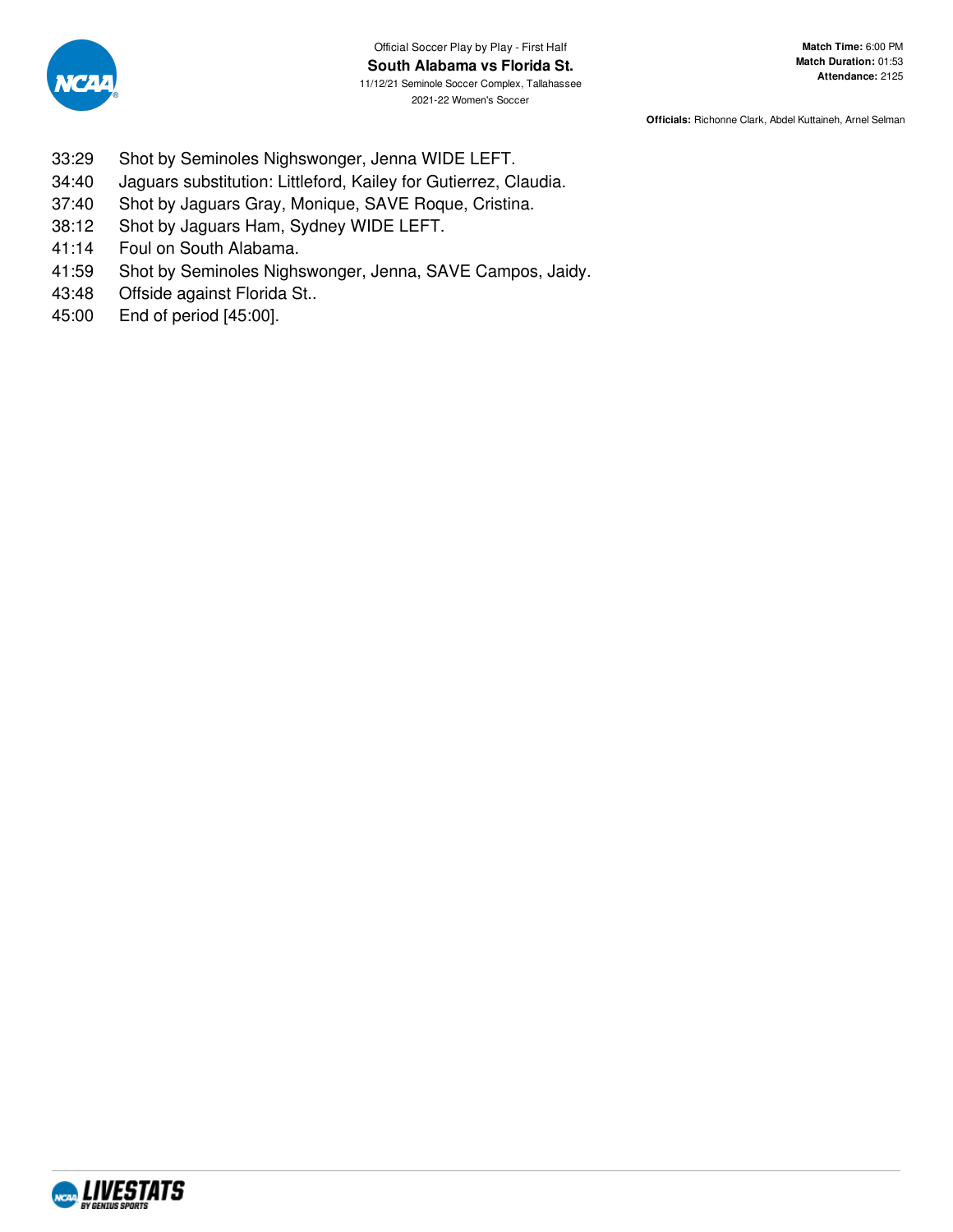

#### Official Soccer Box Score - First Half **South Alabama vs Florida St.**

11/12/21 Seminole Soccer Complex, Tallahassee 2021-22 Women's Soccer

**Match Time:** 6:00 PM **Match Duration:** 01:53 **Attendance:** 2125

**Officials:** Richonne Clark, Abdel Kuttaineh, Arnel Selman

South Alabama (12-5-3) vs. Florida St. (17-1-2) Date: 11/12/21 • Attendance: 2125

# **South Alabama Florida St.**

| Pos ## |    | <b>Player</b>       |   | Sh SO | G | A |                          | Fo Min |
|--------|----|---------------------|---|-------|---|---|--------------------------|--------|
| def    | 4  | Kate Nicolson       |   |       |   |   |                          | 45     |
| def    | 5  | Nora Sanchez        |   |       |   |   | -                        | 45     |
| def    | 6  | Gabrielle Gayle     |   |       |   |   | -                        | 45     |
| def    | 8  | Deanna Green        |   |       |   |   | -                        | 45     |
| mid 9  |    | Danielle Fuentes    |   |       |   |   | 1                        | 45     |
| fwd 11 |    | Morgan Cross        |   |       |   |   | $\overline{\phantom{a}}$ | 34     |
| mid    | 13 | Gracie Wilson       |   |       |   |   | $\overline{a}$           | 24     |
| fwd 14 |    | Claudia Gutierrez   |   |       |   |   | -                        | 35     |
| fwd    | 15 | Sydney Ham          | 1 |       |   |   |                          | 45     |
| gk     | 24 | <b>Jaidy Campos</b> |   |       |   |   | $\overline{\phantom{0}}$ | 45     |
| def    | 27 | Abby Jacobs         |   |       |   |   |                          | 45     |
|        |    | -- Substitutes --   |   |       |   |   |                          |        |
|        | 12 | Kailey Littleford   |   |       |   |   |                          | 10     |
|        | 19 | Imane Addi          |   |       |   |   | 1                        | 21     |
|        | 32 | Monique Gray        | 1 | 1     |   |   |                          | 11     |
|        |    | Totals              | 2 | 1     |   |   | 2                        |        |

| ## Goalkeepers  |         | Dec Min GA Saves |
|-----------------|---------|------------------|
| 24 Jaidy Campos | L 45:00 |                  |

Win-Roque, Cristina (10-0-2). Loss-Campos, Jaidy (8-2-3).

| Shots by period     |    | <b>Total</b> | <b>Saves by period</b> | <b>Total</b> |
|---------------------|----|--------------|------------------------|--------------|
| Jaguars             |    |              | Jaguars                |              |
| Seminoles           | 10 | 10           | Seminoles              |              |
| <b>Corner kicks</b> |    | <b>Total</b> | <b>Fouls</b>           | Total        |
| Jaguars             |    | 0            | Jaguars                |              |
| Seminoles           | 3  | 3            | Seminoles              |              |
|                     |    |              |                        |              |

### **Scoring summary:**

|    | No. Time  |            | Team Goal scorer  | <b>Assist</b>                  | <b>Description</b> |
|----|-----------|------------|-------------------|--------------------------------|--------------------|
|    | 23:33 FSU |            | Jody Brown (2)    | Jaelin Howell<br>Clara Robbins |                    |
| 2. | 26:31     | <b>FSU</b> | Beata Olsson (12) | Yujie Zhao<br>Maria Alagoa     |                    |

### **Cautions and ejections:**

YC - Seminoles #30 27:53

Stadium: Seminole Soccer Complex Officials: Referee: Richonne Clark; Asst. Referee: Abdel Kuttaineh; Alt. Official: Arnel Selman; Offsides: South Alabama 0, Florida St. 2.



| <b>Goals by period</b> | <b>Total</b> |
|------------------------|--------------|
| Jaguars                | 0            |
| Seminoles              | 0            |

| Pos ## |                | Player               | Sh             | <b>SO</b>    | G | А |                              | Fo Min |
|--------|----------------|----------------------|----------------|--------------|---|---|------------------------------|--------|
| gk     | 1              | Cristina Roque       |                |              |   |   |                              | 45     |
| mid    | 6              | Jaelin Howell        |                |              | - | 1 | 1                            | 45     |
| mid    | 8              | Lauren Flynn         | $\overline{a}$ |              | ۰ |   | $\overline{\phantom{0}}$     | 45     |
| fwd    | 10             | Jody Brown           | $\overline{c}$ | $\mathbf{1}$ | 1 | - | 1                            | 34     |
| def    | 11             | Kirsten Pavlisko     | $\overline{a}$ |              |   |   | $\overline{\phantom{0}}$     | 45     |
| fwd    | 13             | Leilanni Nesbeth     |                |              |   |   | $\overline{\phantom{0}}$     | 24     |
| def    | 16             | Gabby Carle          | $\overline{a}$ |              |   |   | $\overline{\phantom{0}}$     | 45     |
| mid    | 18             | Maria Alagoa         | $\overline{c}$ |              |   | 1 | $\overline{\phantom{m}}$     | 34     |
| def    | 25             | <b>Emily Madril</b>  | $\overline{a}$ |              |   |   | -                            | 45     |
| mid    | 26             | <b>Clara Robbins</b> | 1              |              |   | 1 | -                            | 24     |
| fwd    | -30            | Beata Olsson         | 3              | 2            | 1 |   |                              | 34     |
|        |                | -- Substitutes --    |                |              |   |   |                              |        |
|        | 2              | Jenna Nighswonger    | 2              | 1            |   |   |                              | 21     |
|        | $\overline{4}$ | Kristina Lynch       |                |              |   |   | -                            | 11     |
|        | 17             | Emma Bissell         | $\overline{a}$ |              |   |   | -                            |        |
|        | 19             | Amelia Horton        |                |              |   | - | $\overline{\phantom{m}}$     | 11     |
|        | 21             | Gianna Mitchell      |                |              |   |   | -                            | 11     |
|        | 33             | Yujie Zhao           |                |              |   | 1 | $\qquad \qquad \blacksquare$ | 21     |
|        |                | Totals               | 10             | 4            | 2 | 4 | 2                            |        |
|        |                |                      |                |              |   |   |                              |        |

| ## Goalkeepers   |             | Dec Min GA Saves |
|------------------|-------------|------------------|
| 1 Cristina Roque | $W$ 45:00 0 |                  |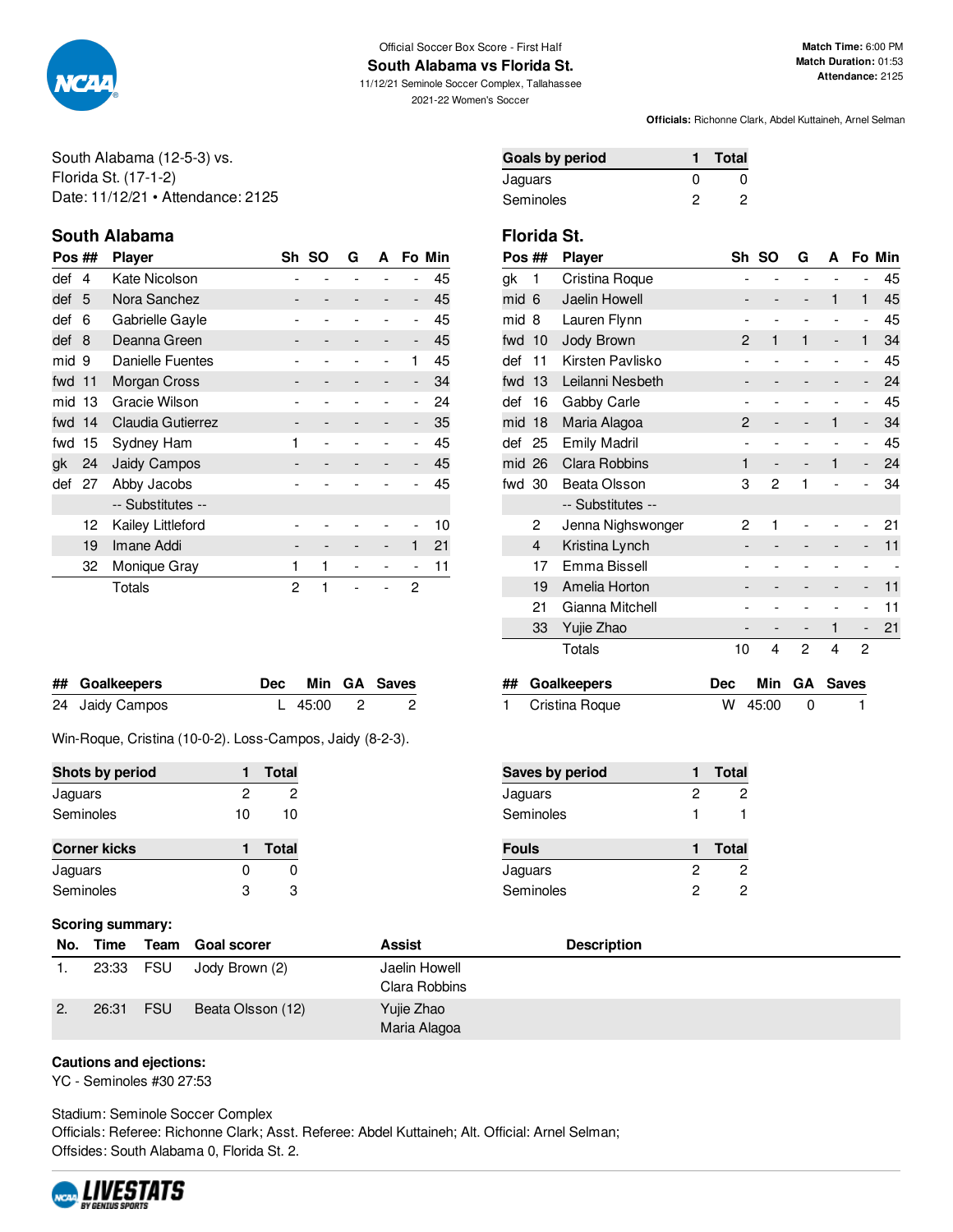

#### Official Soccer Box Score - First Half **South Alabama vs Florida St.**

11/12/21 Seminole Soccer Complex, Tallahassee 2021-22 Women's Soccer

**Match Time:** 6:00 PM **Match Duration:** 01:53 **Attendance:** 2125

**Officials:** Richonne Clark, Abdel Kuttaineh, Arnel Selman



**Attacking Direction**

**Attacking Direction**

Official's signature

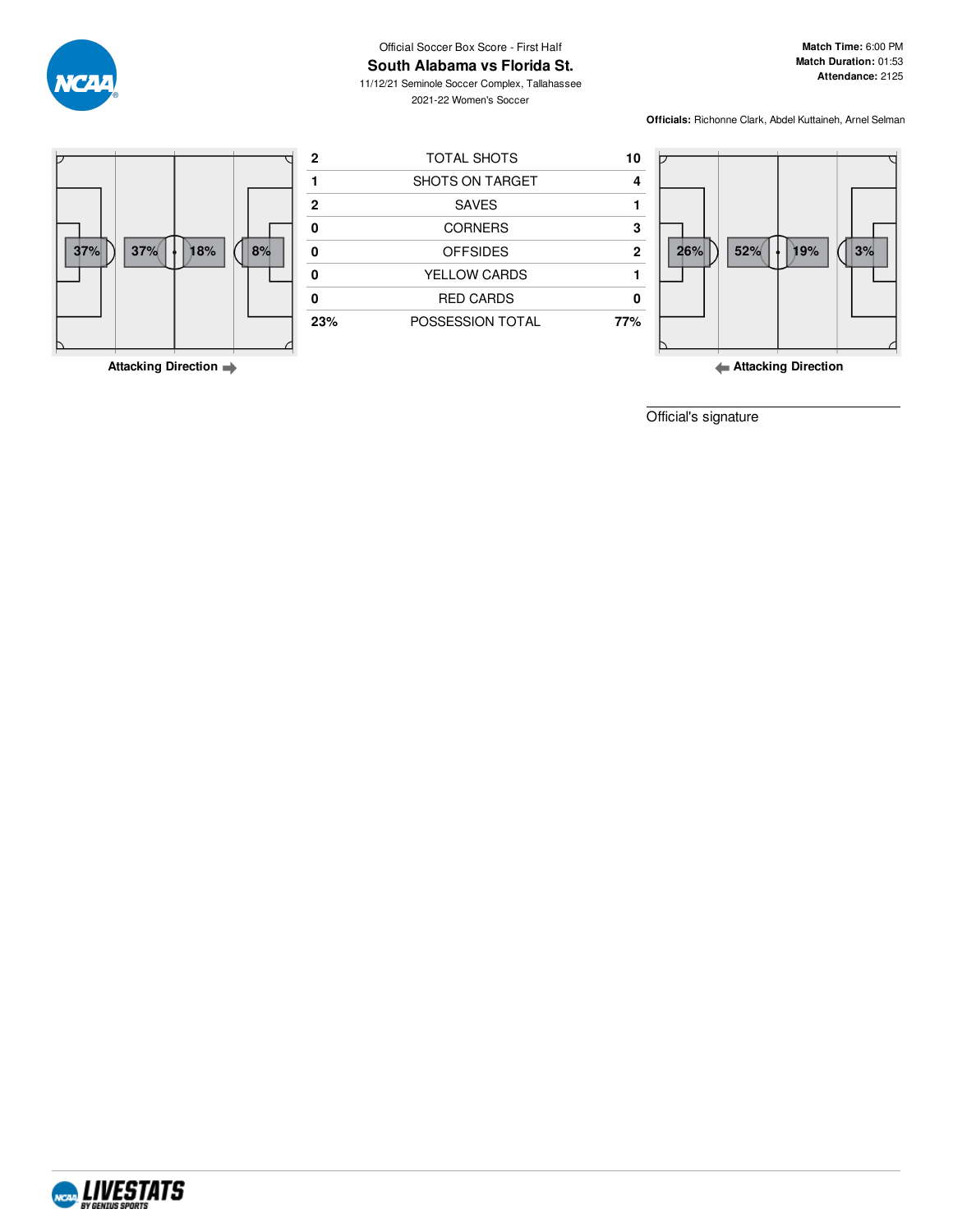

- 45:00 Jaguars substitution: Cross, Morgan for Gray, Monique.
- 45:00 Jaguars substitution: Wilson, Gracie for Addi, Imane.
- 45:00 Jaguars substitution: Gutierrez, Claudia for Littleford, Kailey.
- 45:00 Seminoles substitution: Brown, Jody for Mitchell, Gianna.
- 45:00 Seminoles substitution: Nesbeth, Leilanni for Nighswonger, Jenna.
- 45:00 Seminoles substitution: Alagoa, Maria for Horton, Amelia.
- 45:00 Seminoles substitution: Robbins, Clara for Zhao, Yujie.
- 45:00 Seminoles substitution: Olsson, Beata for Lynch, Kristina.
- 45:00 Start of 2nd period [45:00].
- 45:00 For Jaguars: #24 Campos, Jaidy, #4 Nicolson, Kate, #5 Sanchez, Nora, #6 Gayle, Gabrielle, #8 Green, Deanna, #9 Fuentes, Danielle, #11 Cross, Morgan, #13 Wilson, Gracie, #14 Gutierrez, Claudia, #15 Ham, Sydney, #27 Jacobs, Abby.
- 45:00 For Seminoles: #1 Roque, Cristina, #6 Howell, Jaelin, #8 Flynn, Lauren, #10 Brown, Jody, #11 Pavlisko, Kirsten, #13 Nesbeth, Leilanni, #16 Carle, Gabby, #18 Alagoa, Maria, #25 Madril, Emily, #26 Robbins, Clara, #30 Olsson, Beata.
- 47:36 Shot by Seminoles Alagoa, Maria WIDE RIGHT.
- 50:56 Foul on South Alabama.
- 53:42 Shot by Seminoles Pavlisko, Kirsten WIDE RIGHT.
- 54:13 Foul on Florida St..
- 56:03 Shot by Seminoles Olsson, Beata WIDE LEFT.
- 56:45 Foul on South Alabama.
- 57:58 Shot by Seminoles Nesbeth, Leilanni HIGH.
- 58:50 Shot by Seminoles Robbins, Clara BLOCKED.
- 59:06 Foul on South Alabama.
- 60:09 Corner kick by Seminoles [60:09].
- 60:39 Seminoles substitution: Nighswonger, Jenna for Nesbeth, Leilanni.
- 60:39 Seminoles substitution: Zhao, Yujie for Robbins, Clara.
- 60:39 Jaguars substitution: Addi, Imane for Wilson, Gracie.
- 60:39 Jaguars substitution: Gray, Monique for Gutierrez, Claudia.
- 61:28 Foul on Florida St..
- 63:16 Shot by Seminoles Nighswonger, Jenna, SAVE Campos, Jaidy.
- 64:05 Shot by Jaguars Cross, Morgan BLOCKED.
- 68:33 Jaguars substitution: Littleford, Kailey for Ham, Sydney.
- 69:22 Yellow card on Jaguars Fuentes, Danielle.
- 69:24 Foul on South Alabama.
- 69:24 Foul on South Alabama.
- 69:24 Offside against Florida St..
- 69:24 Foul on Florida St..
- 69:24 Seminoles substitution: Bissell, Emma for Brown, Jody.
- 69:24 Seminoles substitution: Lynch, Kristina for Alagoa, Maria.
- 69:24 Seminoles substitution: Mitchell, Gianna for Olsson, Beata.
- 69:24 Jaguars substitution: Ham, Sydney for Littleford, Kailey.
- 69:24 Shot by Seminoles Nighswonger, Jenna, SAVE Campos, Jaidy.
- 80:05 Shot by Seminoles Bissell, Emma HIGH.
- 80:17 Seminoles substitution: Robbins, Clara for Zhao, Yujie.

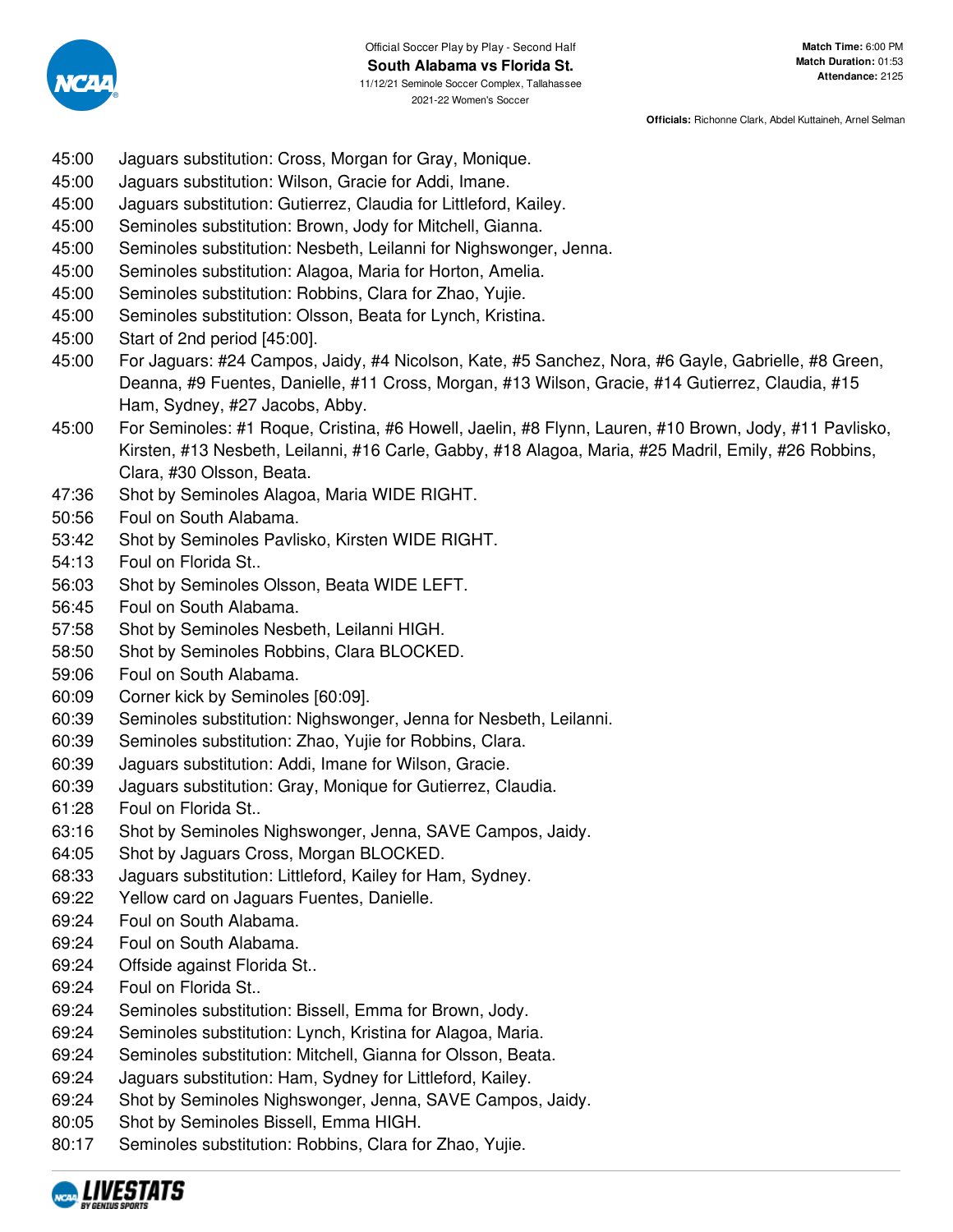

- 81:30 Shot by Seminoles Robbins, Clara WIDE LEFT.
- 82:07 Shot by Seminoles Lynch, Kristina BLOCKED.
- 82:12 Corner kick by Seminoles [82:12].
- 82:12 Shot by Seminoles Flynn, Lauren, SAVE Campos, Jaidy.
- 82:49 GOAL by Seminoles Madril, Emily (FIRST GOAL), goal number 3 for season.

## **SOUTH ALABAMA 0, FLORIDA ST. 1**

- 83:59 Foul on Florida St..
- 86:33 Offside against Florida St..
- 88:00 Shot by Seminoles Carle, Gabby, SAVE Campos, Jaidy.
- 88:16 Foul on Florida St..
- 90:00 End of period [90:00].

# **SOUTH ALABAMA 0, FLORIDA ST. 1**

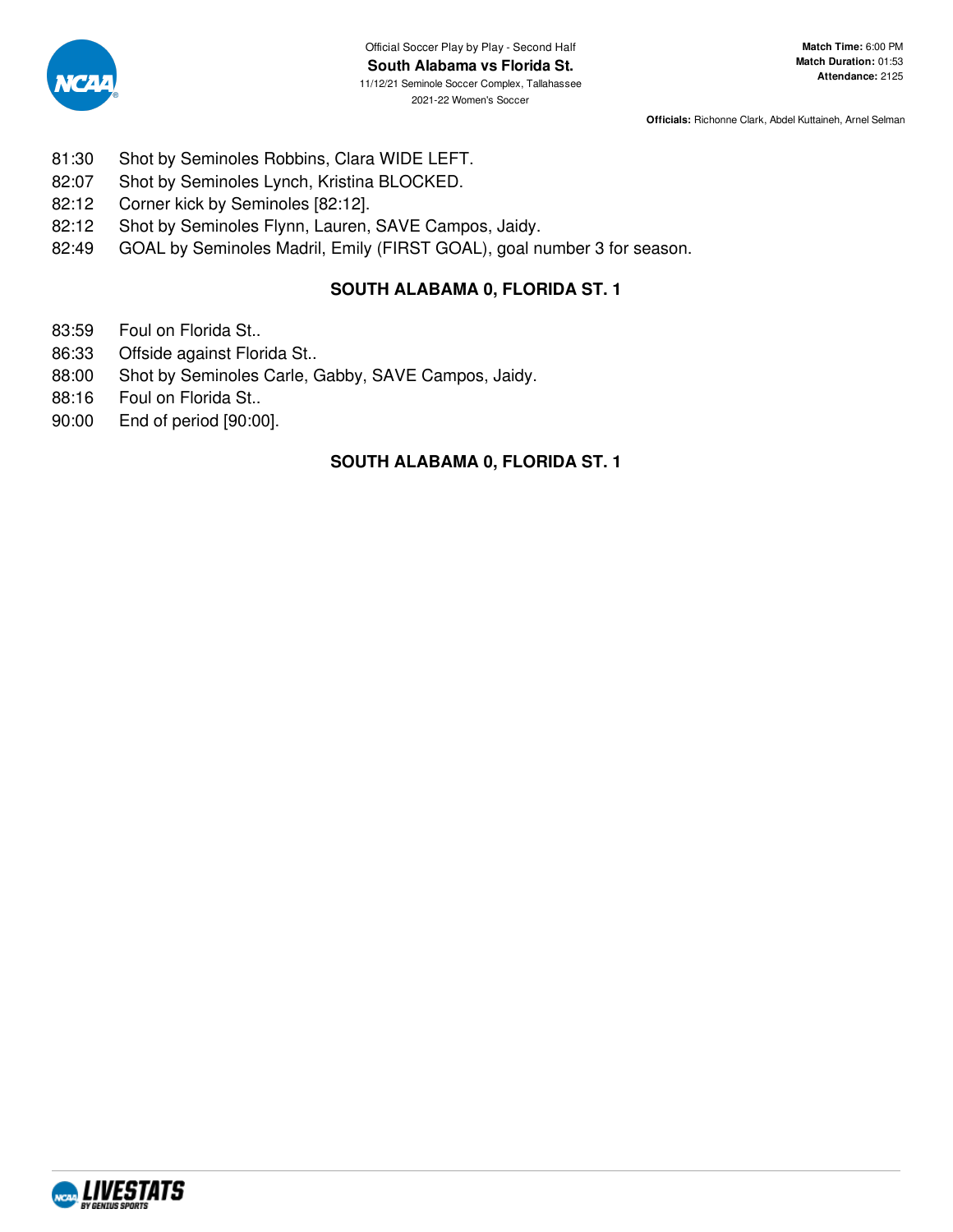

#### Official Soccer Shot Chart - Final **South Alabama vs Florida St.**

11/12/21 Seminole Soccer Complex, Tallahassee 2021-22 Women's Soccer

**Match Time:** 6:00 PM **Match Duration:** 01:53 **Attendance:** 2125